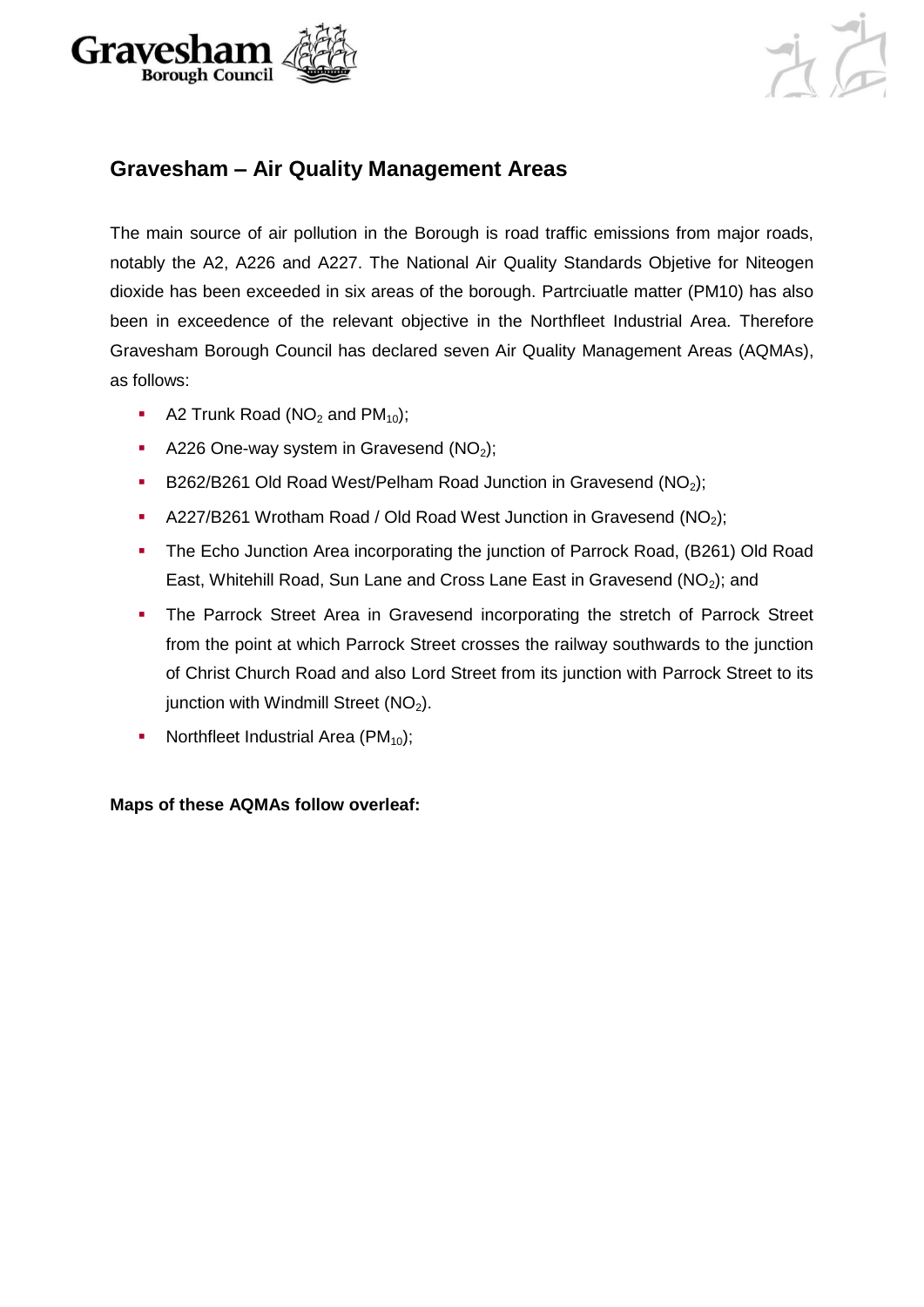



# **A2 Trunk Road Air Quality Management Area**

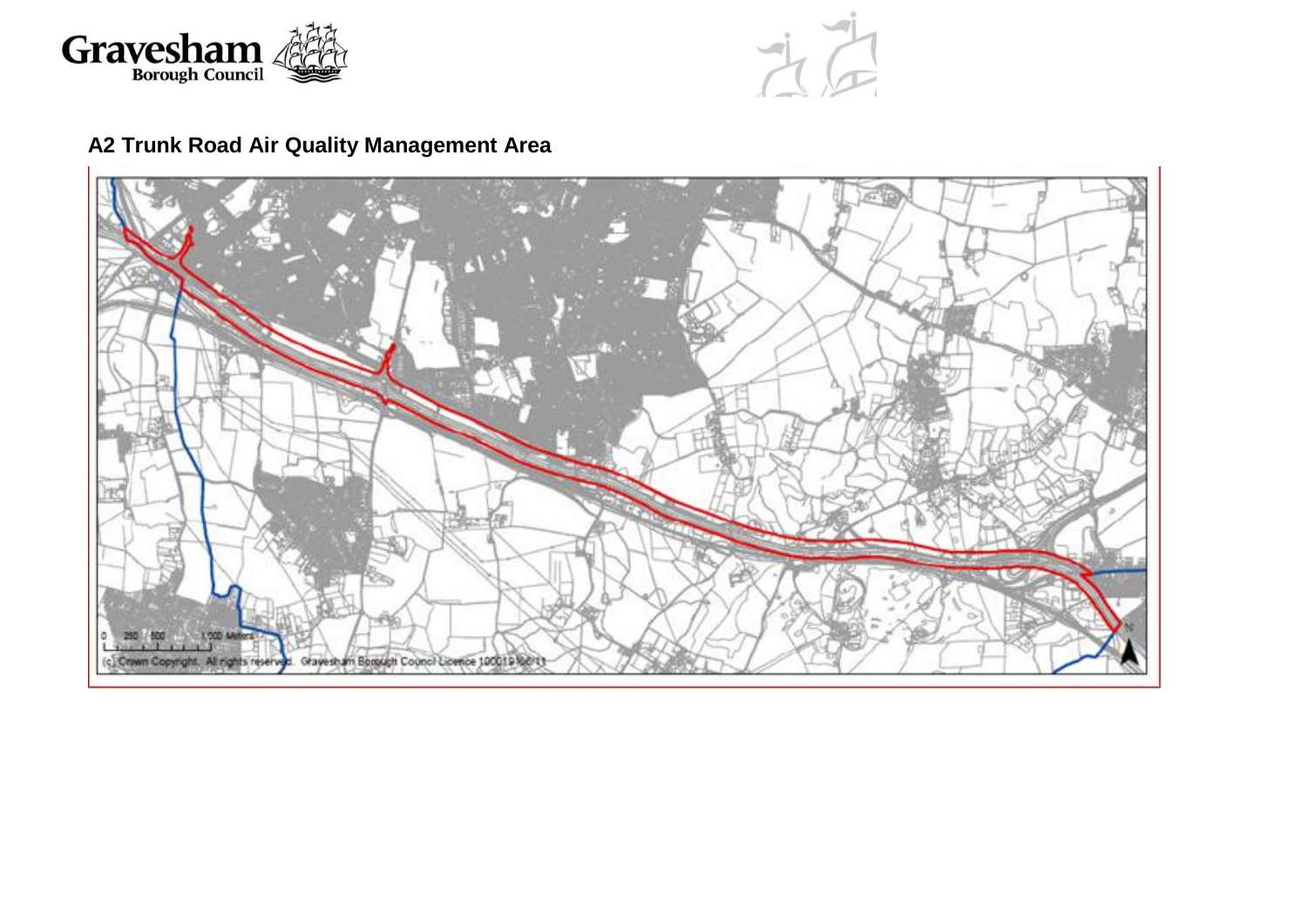



## **Northfleet Industrial Area Air Quality Management Area**

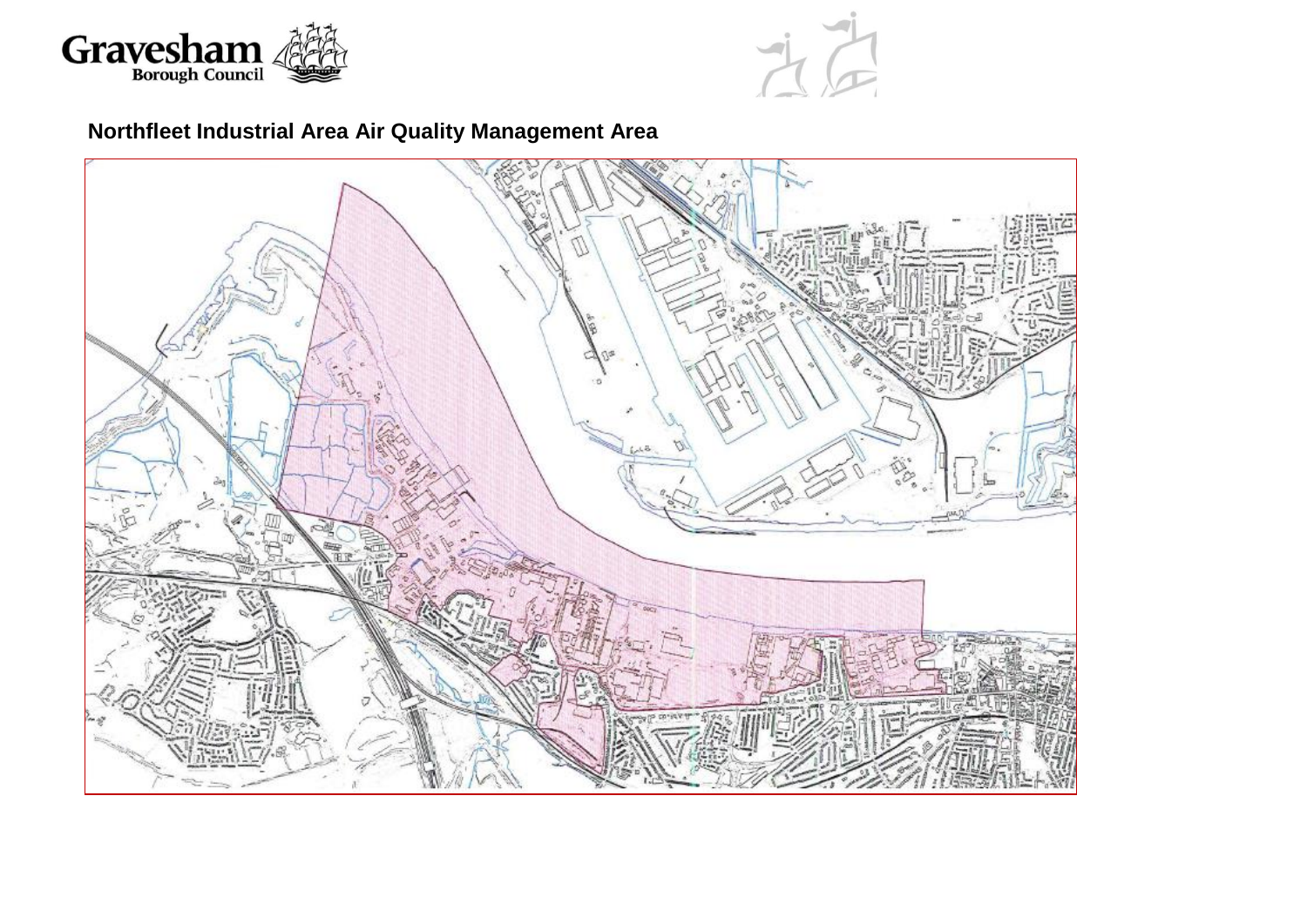



### **A227 Wrotham Road / B261 Old Road West Air Quality Management Area**

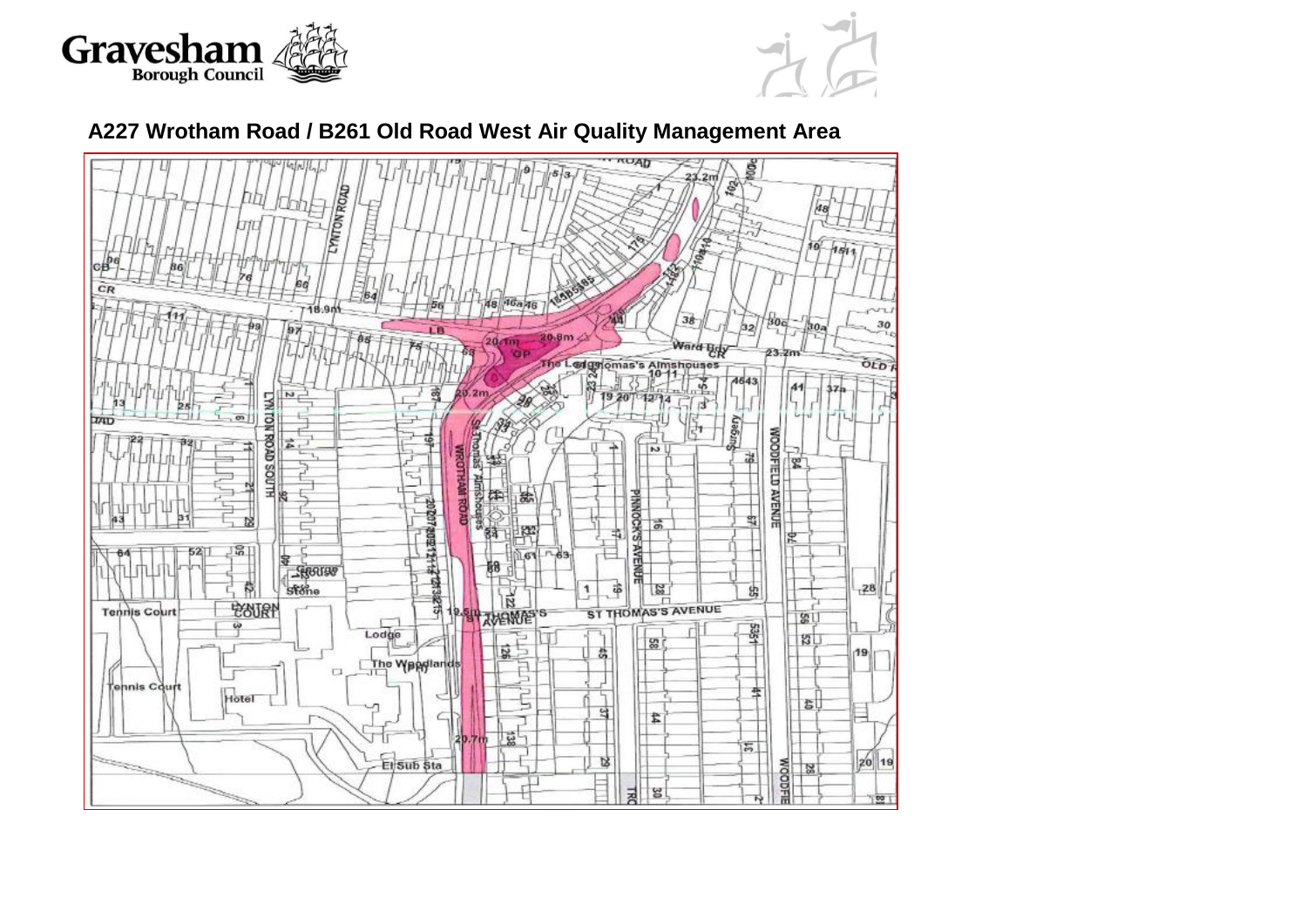



# **A226 One Way System, Gravesend Air Quality Management Area**

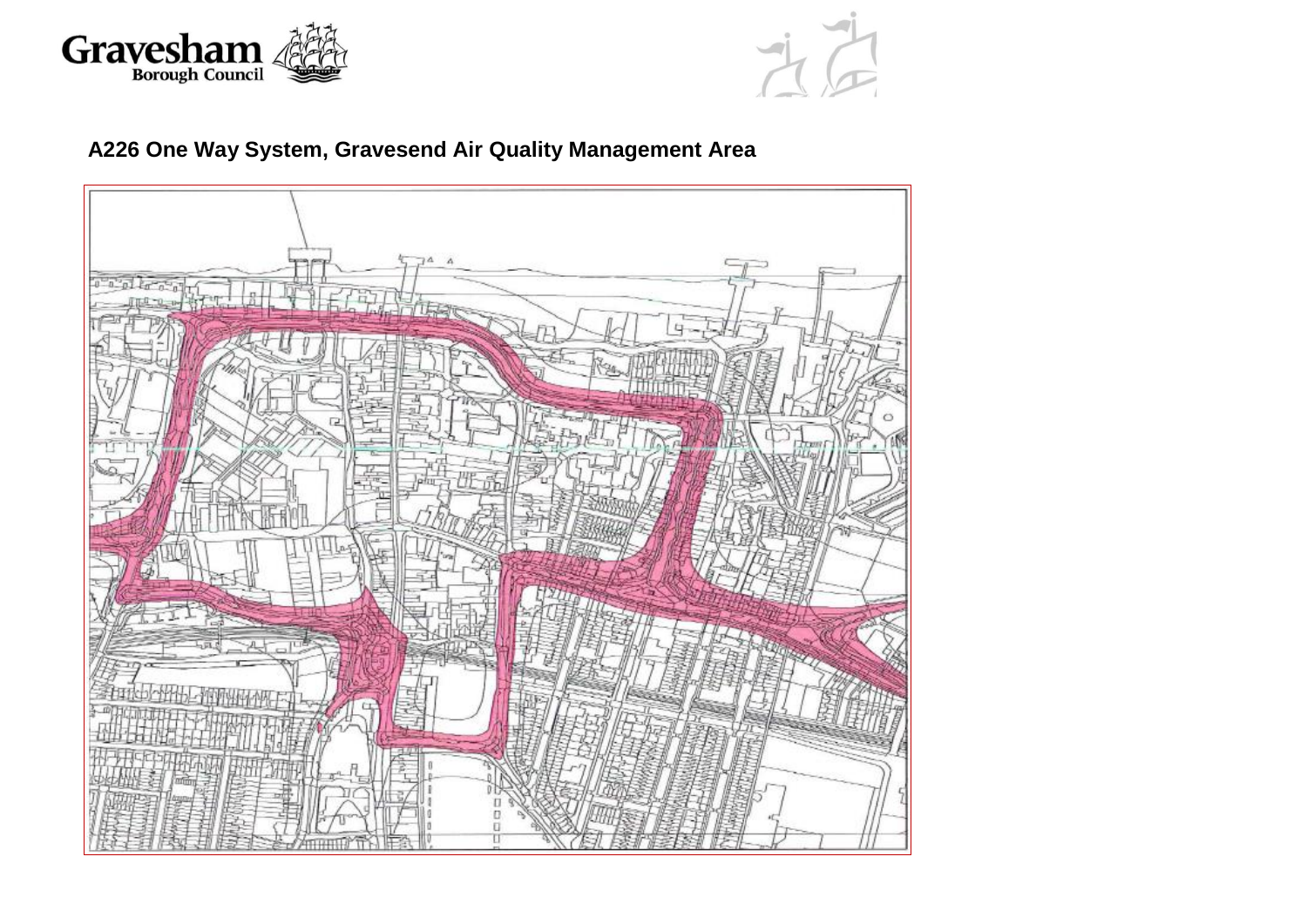



### **B262 / B261 Pelham Arms Junction Air Quality Management Area**

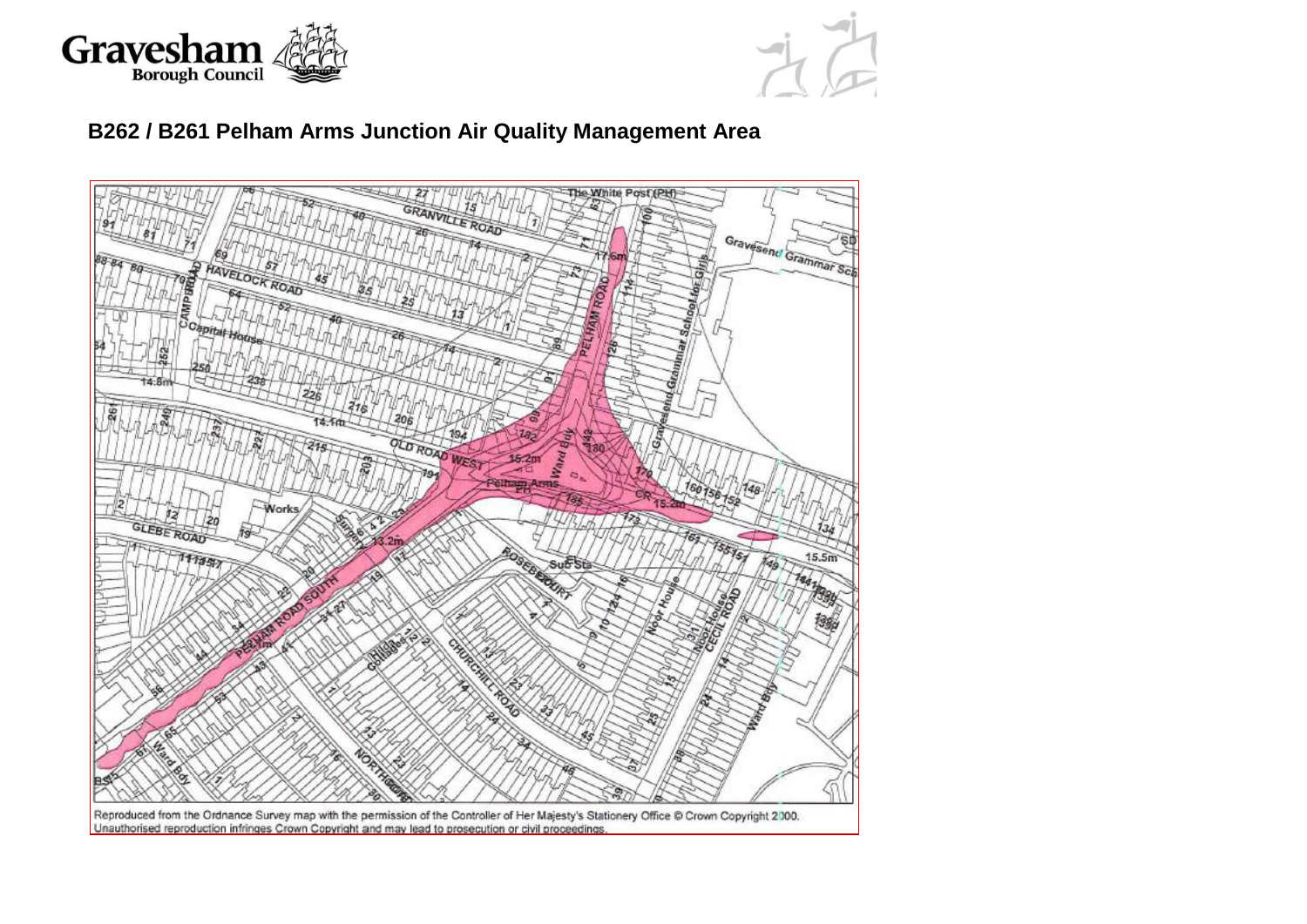



# **Echo Junction Air Quality Management Area**